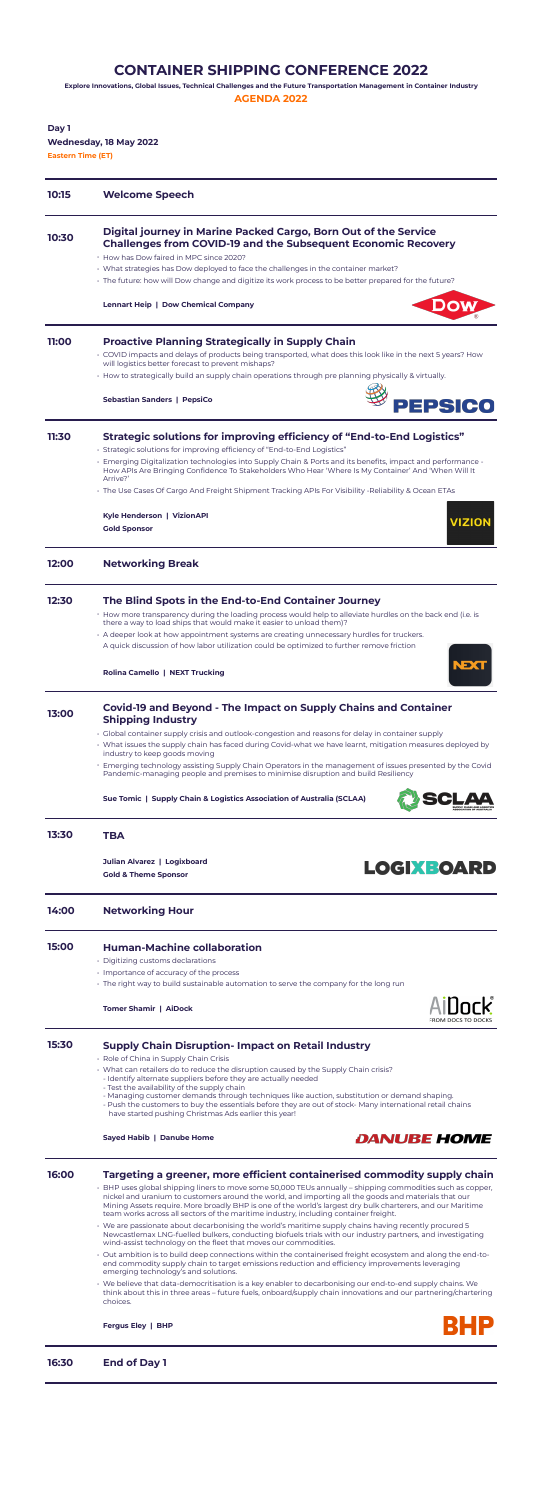# **10:30 Up to where you can Automate your Container Flow Management; The example of one of the Largest Shipper in the World** • Process automated • Results achieved and costs reduction • Key success factors **Carl Lauron | BuyCo**  $\Xi$ , BUYCO **Gold Sponsor 11:00 Maritime Disruption: The Shippers' View** • Transparency and digitization as missing tools of the level playing field. • How to reflow the maritime supply chain to make the cargo move efficiently? • Shippers as active proactive global stakeholders **Jordi Espin | European Shippers' Council 11:30 Efficiency in Shipping Industry by using smart technology** • How to get real time visibility all across the value chain • Reducing cost to customer without reducing profit **WELSPUN GROUP Pankaj Gupta | Welspun Group** LEADING TOMORROW TOGETHER **12:00 Networking Break 12:30 The Impact on Supply Chains and Container Shipping Industry Challenges & Opportunities** • Global Supply Chains in 202 & 2021: Fighting the Pandemic • Anticipation of continual supply chain disruption • Cost, delay and confusion • Specific Impact on Ocean Shipping • Preparing for 2022 and Beyond • Mitigating Strategies for both Sort and Long-Term Planning **BLUE TIGER INTERNATIONAL Thomas Cook | Blue Tiger International 13:00 GEODIS OVERVIEW** • The Value Chain - Cost versus Value added Services to Deliverables • The Changing Environment - A Rebuild of Current practices • Measures that Forwarders have taken and future adaptations available **GEODIS Johnathan Finlayson | GEODIS**

# **13:30 Mid-South Challenges & Opportunities for Change**

- Strategic Perspective
- Mid-South Chassis
- Street Turn Fees
- Rail Appointments
- A Call to Action



# **15:00 Triangulation of Sea Vessel Containers between Inbound and Outbound**

- Triangulation & Cross Docking as a Social Benefit and Cost Saving Project
- Case Study to reduce 50% of Trucking Costs
- How Supply Chain improve Sustainability and Environmental impact

### **Walaa Maher | RAK Ceramics**



# **15:30 How Freight Fintech will change Logistics in 2022 -- Digital Payments and Financing**

- Fintech will have major impacts to the International supply chain in 2022 particularly for freight forwarders and shippers— who freight and goods costs have risen significantly over the last 18 months
- Freeing up working capital by offering faster payments and better financing will allow for better cash management -- and be offered by logistics-specific fintech solutions
- Integrated supply chain payment and financing solutions will be a standard solution for supply chain and logistics players in 2022

**Sean OMalley | BlueX**



# **15:30 Strategic Solutions for Improving Efficiency of "End-to-End Logistics"**

- Supply disruptions brought on by the Covid-19 pandemic have accelerated the rise in importance of risk management factors in the end-to-end logistics landed-cost decisionmaking processes of shippers and all firms.
- This trend was well underway before the onset of Covid-19, however, this pandemic has substantively increased the weight that risk management now plays and will continue to play in logistics network planning and decisions.
- We review the evolution of this trend and explore its implications for supply chain participants.

**Tan Miller | Rider University**

**16:00 End of Day 2**